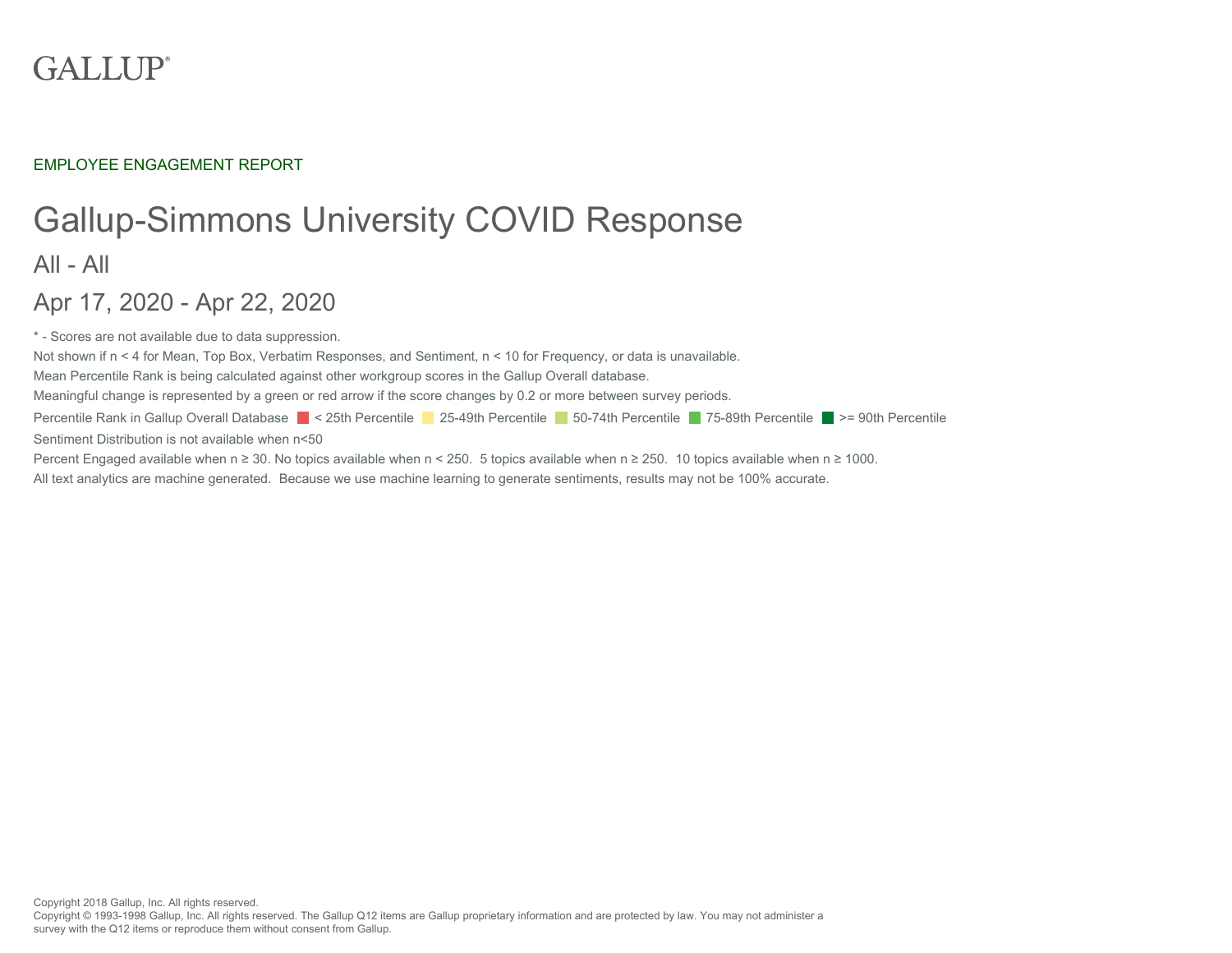## My employer has communicated a clear plan of action in response to COVID-19.

| Total N | Current Mean | <b>Frequency Distribution</b><br>$\blacksquare$ 1 $\blacksquare$ 2 $\blacksquare$ 3 $\blacksquare$ 4 $\blacksquare$ 5 | Current Topbox | Gallup Overall Mean 25 Gallup Overall Mean 50 |  |
|---------|--------------|-----------------------------------------------------------------------------------------------------------------------|----------------|-----------------------------------------------|--|
| 526     | 4.10         | 1:1% 2:4% 3:17% 4:39% 5:39%                                                                                           | 39             |                                               |  |

I feel well prepared to do my job.

| Total N | Current Mean | <b>Frequency Distribution</b><br>$1$ 2 3 4 5 | Current Topbox | Gallup Overall Mean 25 Gallup Overall Mean 50 |
|---------|--------------|----------------------------------------------|----------------|-----------------------------------------------|
| 520     | 4.18         | 1:1% 2:5% 3:14% 4:34% 5:45%                  | 45             |                                               |

Is there anything else you would like to share about how you answered the prior question?

| <b>Total N</b> | Sentiment Distribution |
|----------------|------------------------|
| 180            | 42% 29% 24% 4%         |

Your responses are available in a .csv file. Please log on to my.gallup.com to download your full list of responses.

# My immediate supervisor keeps me informed about what is going on at my organization.

| Total N | <b>Current Mean</b> | <b>Frequency Distribution</b><br>$\blacksquare$ 1 $\blacksquare$ 2 $\blacksquare$ 3 $\blacksquare$ 4 $\blacksquare$ 5 | Current Topbox | Gallup Overall Mean 25 Gallup Overall Mean 50 |      |
|---------|---------------------|-----------------------------------------------------------------------------------------------------------------------|----------------|-----------------------------------------------|------|
| 522     | 4.24                | 1:3% 2:5% 3:11% 4:27% 5:54%                                                                                           | 54             | 3.50                                          | 4.00 |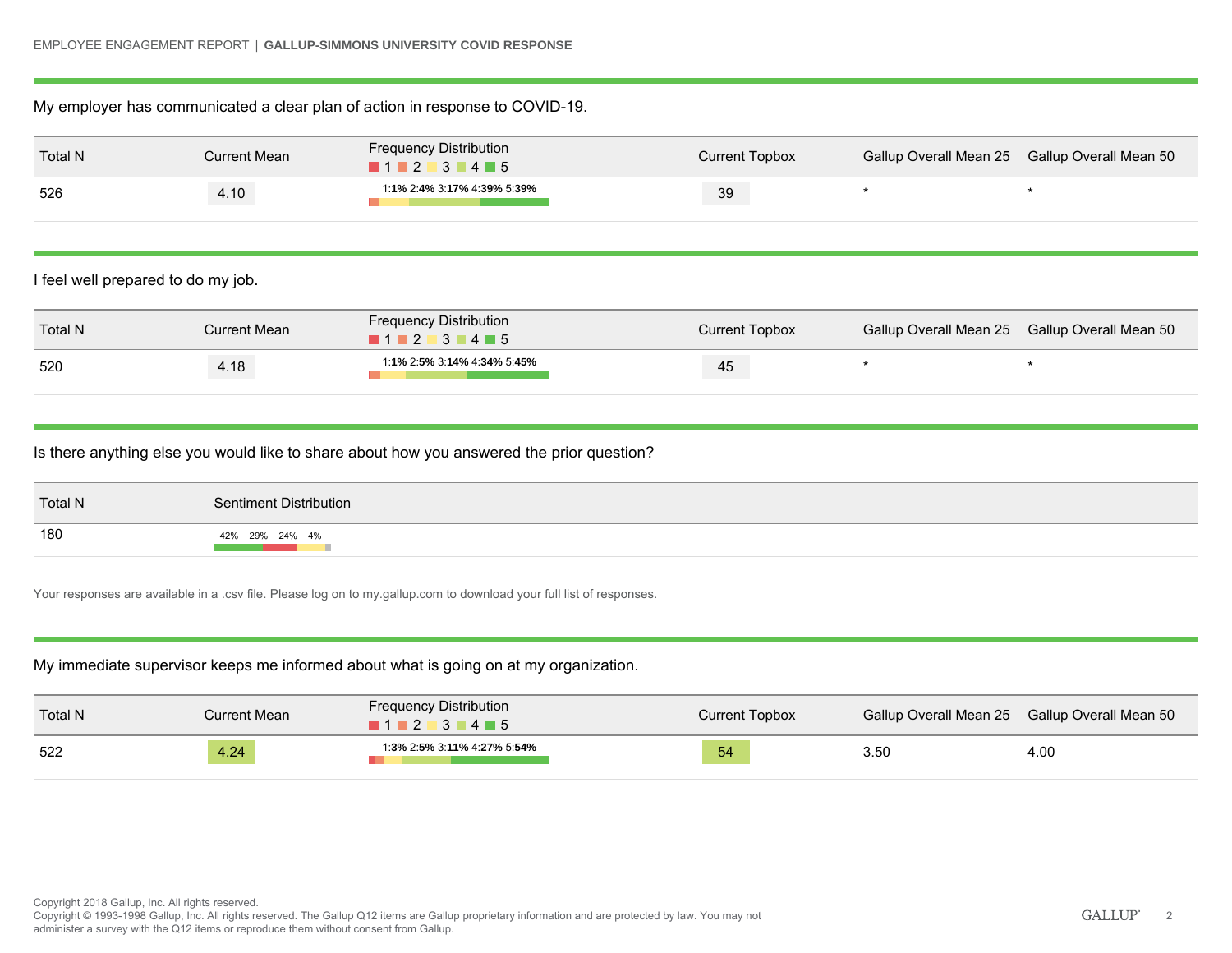## My organization cares about my overall well-being.

| Total N | Current Mean | <b>Frequency Distribution</b><br>$\blacksquare$ 1 $\blacksquare$ 2 $\blacksquare$ 3 $\blacksquare$ 4 $\blacksquare$ 5 | Current Topbox | Gallup Overall Mean 25 Gallup Overall Mean 50 |      |
|---------|--------------|-----------------------------------------------------------------------------------------------------------------------|----------------|-----------------------------------------------|------|
| 522     | 3.81         | 1:4% 2:10% 3:20% 4:32% 5:34%                                                                                          | 34             | 44.ر                                          | 3.92 |

I am able to maintain a healthy balance between work and personal commitments.

| Total N | Current Mean | <b>Frequency Distribution</b><br>$1$ 2 3 4 5 | Current Topbox | Gallup Overall Mean 25 Gallup Overall Mean 50 |      |
|---------|--------------|----------------------------------------------|----------------|-----------------------------------------------|------|
| 523     | 3.44         | 1:6% 2:17% 3:23% 4:32% 5:21%                 | 21             | 3.67                                          | 4. I |

Is there anything else you would like Simmons University to know about how COVID-19 has impacted your experiences working at the University?

| Total N | Sentiment Distribution |
|---------|------------------------|
| 174     | 34% 35% 25% 6%         |

Your responses are available in a .csv file. Please log on to my.gallup.com to download your full list of responses.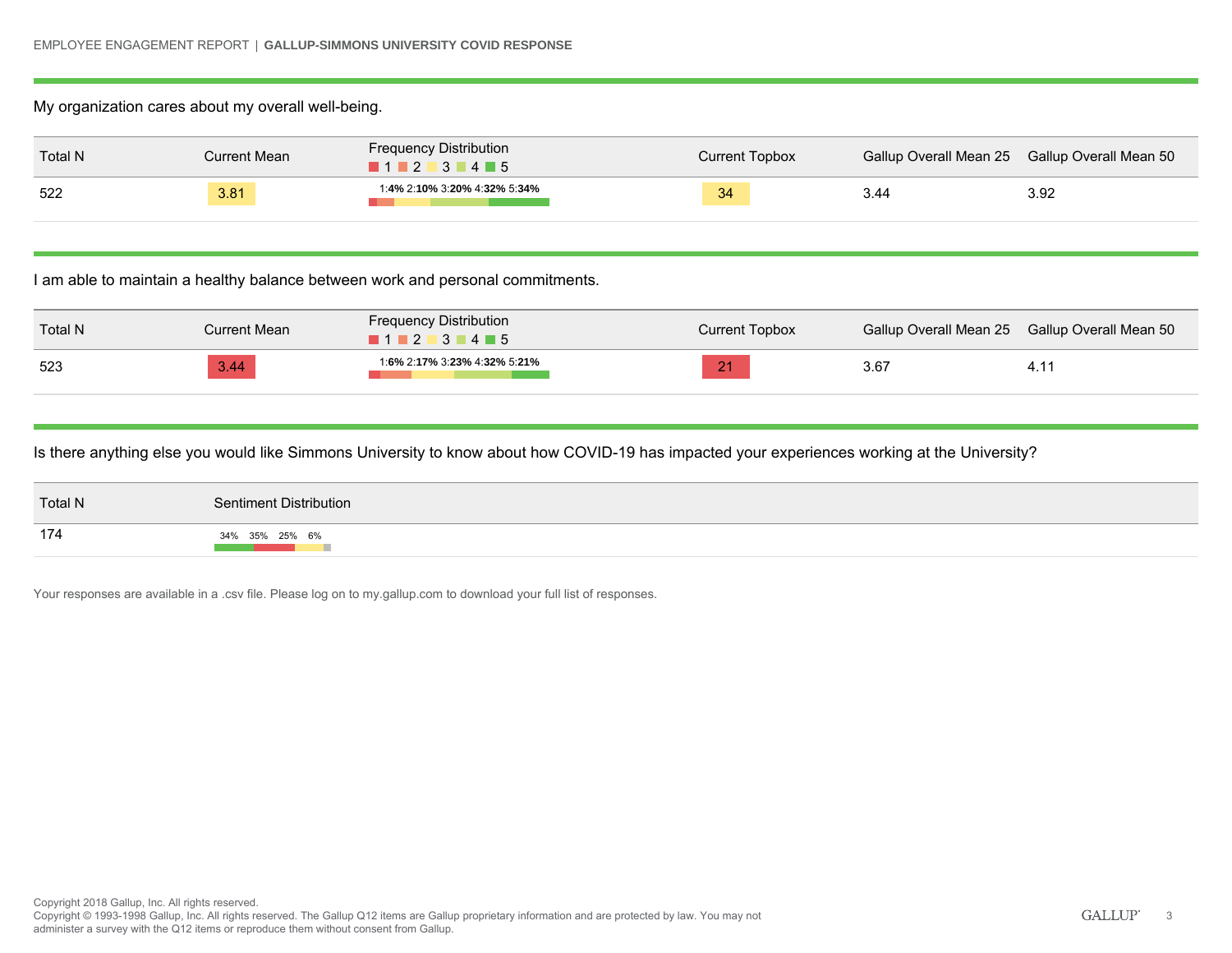#### INDICES

| Our Company's Future                                                                                              | <b>Total N</b> |                     | <b>Current Mean</b>                        |                       |                                  |                                  |
|-------------------------------------------------------------------------------------------------------------------|----------------|---------------------|--------------------------------------------|-----------------------|----------------------------------|----------------------------------|
|                                                                                                                   |                |                     |                                            |                       |                                  |                                  |
|                                                                                                                   | <b>Total N</b> | <b>Current Mean</b> | <b>Frequency Distribution</b><br>1 2 3 4 5 | <b>Current Topbox</b> | <b>Gallup Overall</b><br>Mean 25 | <b>Gallup Overall</b><br>Mean 50 |
| I am confident in my organization's financial<br>future.<br>I am confident in my organization's financial future. | 512            | 2.57                | 1:22% 2:26% 3:32% 4:13% 5:7%               |                       | 3.80                             | 4.20                             |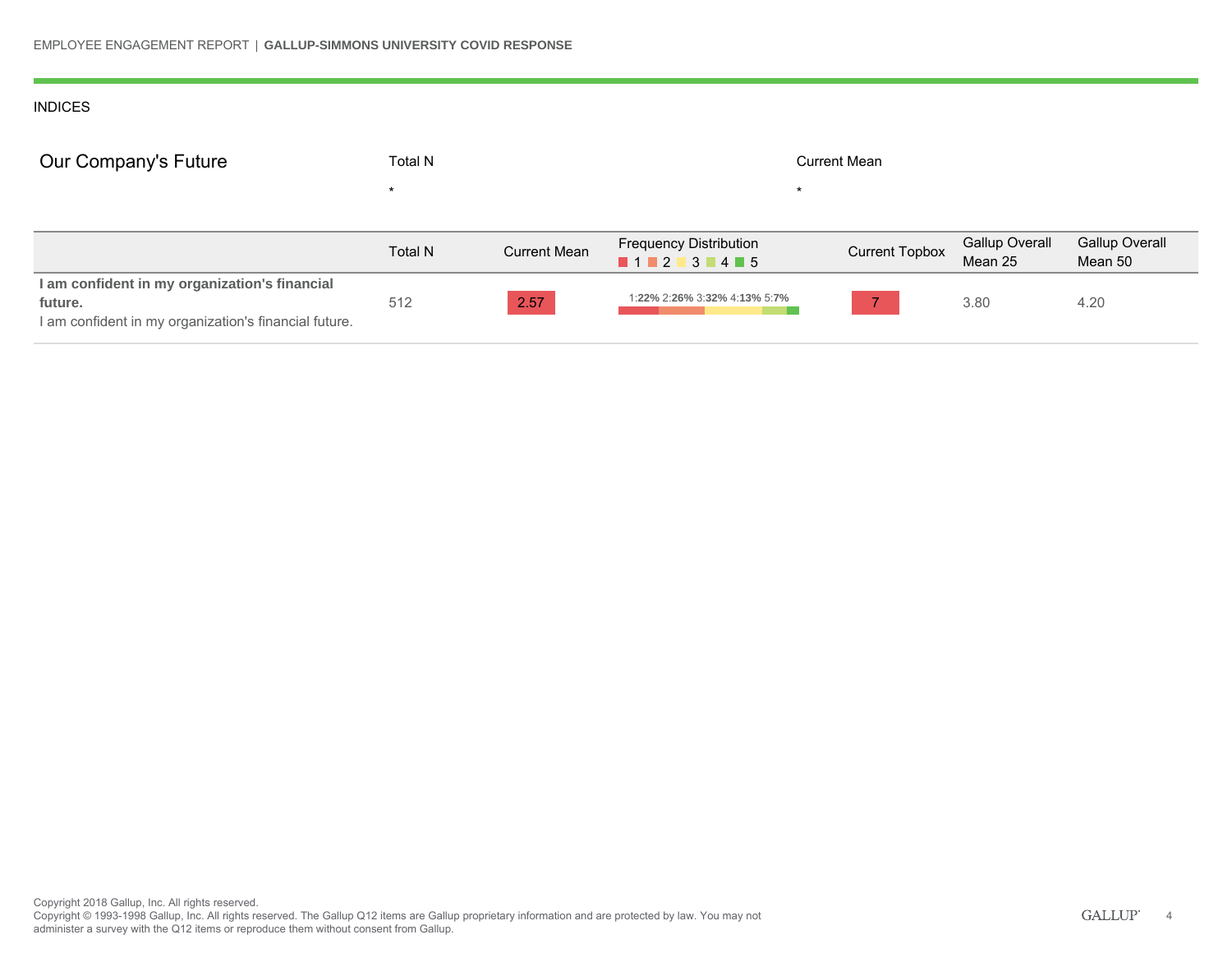# FOOTNOTES

\* - Scores are not available due to data suppression.

Not shown if n < 4 for Mean, Top Box, Verbatim Responses, and Sentiment, n < 10 for Frequency, or data is unavailable.

Meaningful change is represented by a green or red arrow if the score changes by 0.2 or more between survey periods.

Percentile Rank in Gallup Overall Database < 25th Percentile < 25-49th Percentile 50-74th Percentile 75-89th Percentile >= 90th Percentile

Sentiment Distribution **Positive Negative Neutral Mixed** 

Sentiment Distribution is not available when n<50

Percent Engaged available when n ≥ 30. No topics available when n < 250. 5 topics available when n ≥ 250. 10 topics available when n ≥ 1000.

All text analytics are machine generated. Because we use machine learning to generate sentiments, results may not be 100% accurate.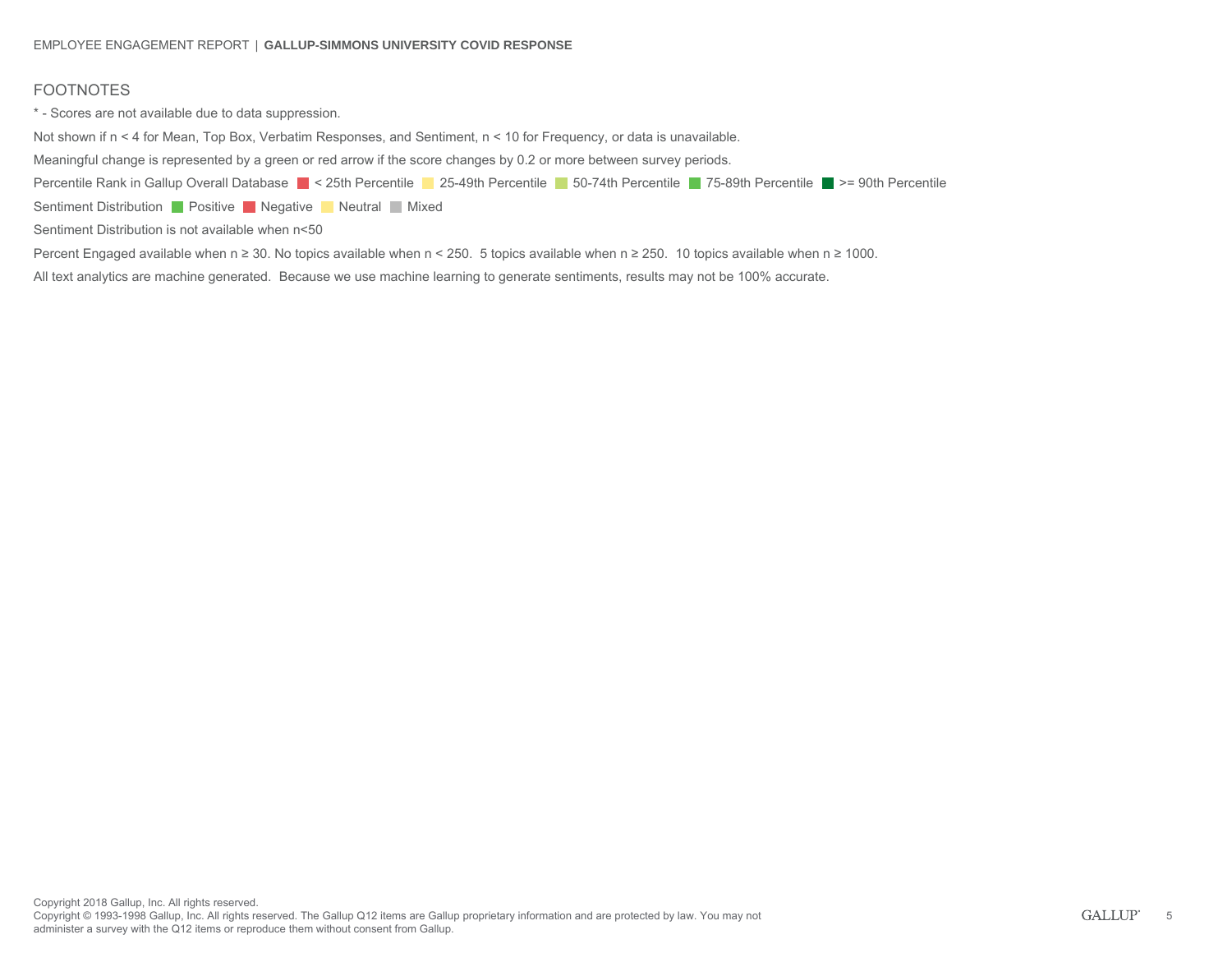#### **GLOSSARY**

The glossary provides high-level definitions of terms within the engagement report. Because of the dynamic nature of this site, not all terms will be applicable to or displayed on your report. Please use the terms that are relevant to your team when discussing and interpreting the data.

#### **ENGAGEMENT DEFINED**

**EMPLOYEE ENGAGEMENT**: Employee engagement refers to how committed an employee is to their organization, their role, their manager and their co-workers. Engagement drives performance. Gallup's research shows that more highly engaged employees give more discretionary effort at work and have higher productivity, profitability and customer service, as well as reduced turnover and safety incidents.

#### **THE SURVEY ITEMS/QUESTIONS**

**OVERALL SATISFACTION**: Overall Satisfaction is a measure of how content your team is with the overall company as a place to work. Overall Satisfaction is not included in the Overall Workgroup Engagement (GrandMean) score. Being a satisfied employee does not equate with being engaged, though the two are highly related.

**Q01-Q12**: These items are Gallup's proprietary workgroup engagement questions (commonly referred to as the Q<sup>12®</sup>). These items were selected for their strong connection to performance outcomes and the ability to take action at the workgroup level.

INDICES: In addition to the Q<sup>12®</sup> items, Gallup has created a number of empirically-derived sets of indices, which are comprised of 3-4 questions each. Individual scores of each index item are provided, along with a combined index score, which measures the strength of the core index construct. These indices help companies strategically pinpoint and improve specific focus areas relevant to their current situation.

**CUSTOM ITEMS**: These items are unique to your company and can vary across companies and surveys. While these "additional" questions link to the Gallup Engagement hierarchy, they are not always within the power of the workgroup to influence or change. These questions can provide additional insights into employees' perceptions, the situational workplace environment or company-specific initiatives.

#### **EMPLOYEE ENGAGEMENT RESULTS**

**GRANDMEAN**: The GrandMean measures overall Workgroup Engagement, which is an average of the 12 Workgroup Engagement items (Q01-Q12). The higher your score (with a maximum possible score of 5), the more engaged your fellow employees are.

**ENGAGEMENT INDEX**: The Engagement Index (EI) is a macro-level indicator of an organisation's health that allows leaders to track the engagement levels of employees. This analysis identifies the percentage of participants who are engaged, not engaged and actively disengaged based on their responses to the Q<sup>12®</sup> survey items. You must have 100 employees participate to receive the full spectrum of responses for the EI. If you have 30<100 employees, the report will include the percentage of engaged employees only.

**ENGAGEMENT HIERARCHY**: Every employee has a distinct set of needs that follows a hierarchy, with basic needs at the foundation and growth at the top. Employees feel more or less engaged depending on how well they believe their needs are being met in the workplace.

#### **UNDERSTANDING THE SCORES**

**THE SURVEY SCALE:** The engagement survey utilises a 5-point scale with 1=Strongly Disagree and 5=Strongly Agree. For each question, employees have the option to also select